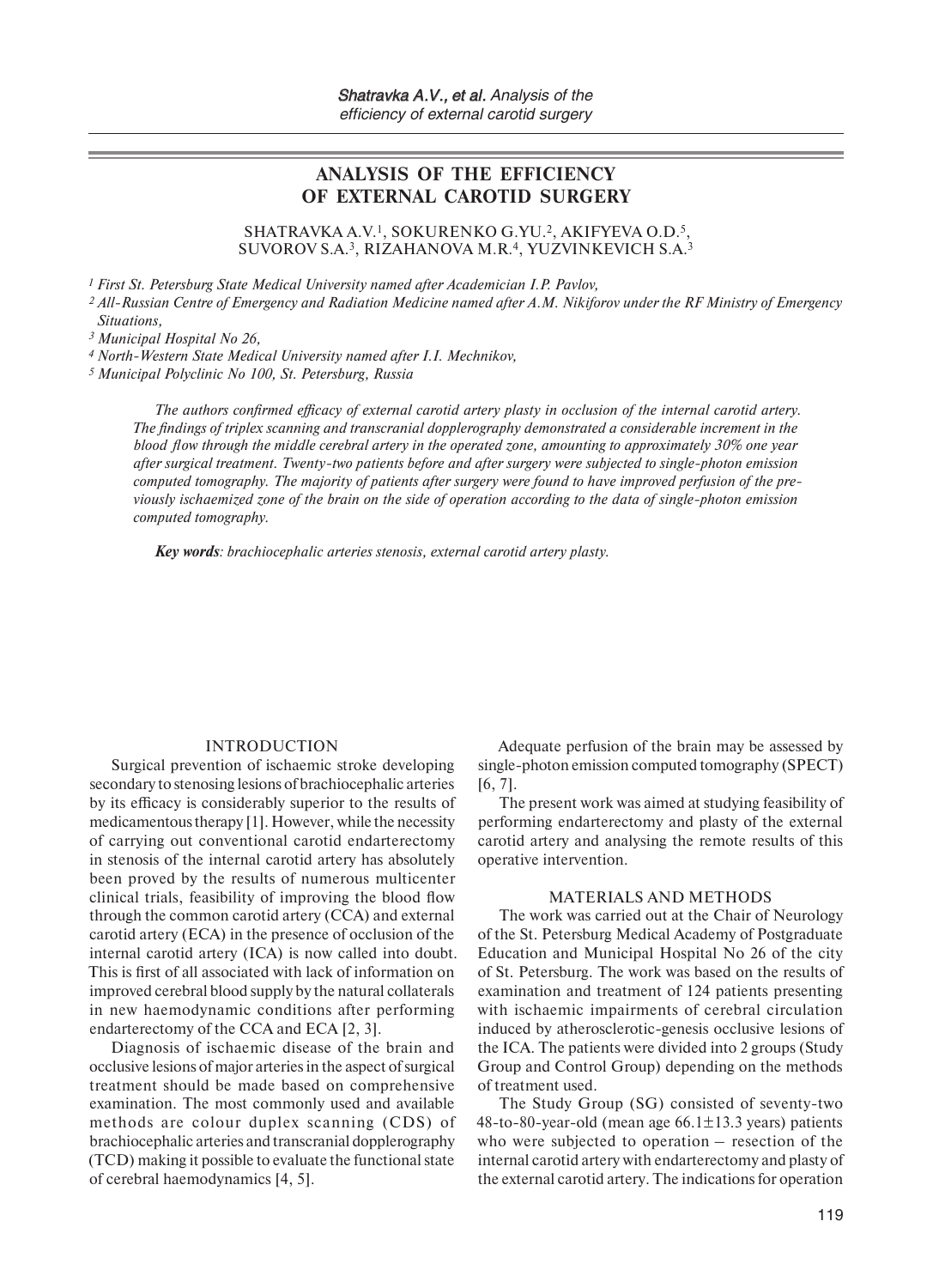|                                              |              | Table 1                                                                                                                  |
|----------------------------------------------|--------------|--------------------------------------------------------------------------------------------------------------------------|
|                                              |              |                                                                                                                          |
| SG (n=72)                                    | $CG (n=52)$  |                                                                                                                          |
| 8 (11.1%)                                    | $5(9.6\%)$   | 0.98                                                                                                                     |
| Variants of cerebral circulation impairments |              |                                                                                                                          |
| $2(2.8\%)$                                   | $3(5.8\%)$   | በ 71                                                                                                                     |
| 14 (19.4%)                                   | 10 (19.2%)   | በ 99                                                                                                                     |
| 7(9.7%)                                      | 6(11.5%)     | በ 77                                                                                                                     |
| 49 (68.1%)                                   | $33(63.5\%)$ | በ 73                                                                                                                     |
|                                              |              | Characteristics of the Study Group (SG) and Control Group (CG)<br><b>Patient Group</b><br>64 (88.9%)/ $\mid$ 47 (90.4%)/ |

*Note: TIA – transitory ischaemic attack; CCCI – chronic cerebral circulation insufficiency, ACCI – acute cerebral circulation insufficiency.*

| Remote-period complications observed in patients |                         |                           |      |  |  |  |
|--------------------------------------------------|-------------------------|---------------------------|------|--|--|--|
| Complications                                    | Study Group<br>$(n=61)$ | Control Group<br>$(n=52)$ |      |  |  |  |
| ECA restenosis $>60\%$                           | $0(0\%)$                |                           |      |  |  |  |
| ECA restenosis $<60\%$                           | 1 (1.6%)                |                           |      |  |  |  |
| ACCI+TIA in the contralateral basin              | 1 (1.6%)                | $0(0\%)$                  | በ 94 |  |  |  |
| ACCI+TIA in the ipsilateral basin                | $1(1.6\%)$              | 14 (26.9%)                | 0.01 |  |  |  |
| Mortality from stroke                            | 1 (1.6%)                | $3(5.8\%)$                | በ 50 |  |  |  |
| Death from other causes                          | 1 (1.6%)                | $2(3.8\%)$                | 0.89 |  |  |  |
| Total                                            | $5(8.2\%)$              | 20(38.5%)                 |      |  |  |  |

included stenoses of the common and/or external carotid artery of more than 50%, as well as the presence of an embolus-hazardous thrombus in the area of the ICA stump or bifurcation of the CCA and an unstable atherosclerotic plaque.

In order to assess and compare long-term outcomes of surgical treatment we formed a Control Group consisting of 52 patients (mean age  $64.0\pm9.6$  years) presenting with ischaemic impairments of cerebral circulation conditioned by atherosclerotic-genesis occlusive lesions of the ICA with diagnosed significant (>50%) stenoses of the ECA on the same side, who for a variety of reasons refused surgical treatment. The Control Group patients had no absolute contraindications to surgical treatment and their somatic status did not significantly differ from the Study Group patients.

The patients of the Study and Control Groups had no statistically significant differences either by the gender or clinical manifestations of cerebrovascular insufficiency (Table 1).

The patients of both the Study Group and Control Group were examined according to the same algorithm.

The scheme of examination of patients included the following stages: collection of complaints and case history, general somatic examination, neurologist's examination, computed tomography (CT) of the brain, CDS of extracranial arteries and TCD (apparatus Vivid 7, General Electric Vingmed Ultrasound (USA); Xray contrast angiography (apparatus Philips Integris Allura), single-photon emission computed tomography (SPECT).

The patients were selected based on comprehensive clinical and neurological examination with participation of various specialists (neurologist, ophthalmologist, otoneurologist, neurosurgeon, vascular surgeon, cardiologist).

The collateral blood flow of the brain was assessed and efficacy of treatment was controlled in our study by means of single-photon emission computed tomography (SPECT) performed in the Laboratory of Radioisotope Diagnosis at the Clinic of the Russian Scientific Research Centre for Radiology and Surgical Technologies using the single-photon emission computer tomograph E. Cam manufactured by the "Siemens" Company.

The results were statistically processed by means of the standard Statistical Package for Social Sciences Statistica for Windows v. 10.0, followed by analysing the obtained findings. The frequencies of incidence of signs in the two groups of patients were compared by means of the Pearson's criterion х2, and numerical parameters were compared by means of the Student's t-test. The differences were regarded as statistically significant if  $p<0.05$ .

### RESULTS

The outcomes of surgical treatment were assessed during both the intra– and early postoperative periods (up to 1 month). The remote results were followed up for one year after surgery. The obtained findings were compared with efficacy of medicamentous therapy in the Control Group.

In the early postoperative period only one patient developed acute cerebral circulation impairment. Nine (12.5%) patients were found to have clinical manifestations of reperfusion syndrome characterized by appearance of headache on the side of reconstruction, episodes of spatial disorientation and focal spasms in the limbs. In all patients on the background of the carried out medicamentous treatment in the postoperative period the above-mentioned symptoms regressed during 3–5 days. The remote results of surgical treatment were followed up during one year in 61 (84.7%) of the 72 patients. They were analysed and compared by the analogous parameters with the Control Group patients receiving medicamentous treatment alone (Table 2).

Analysing the results of treatment, mention should be made that the total number of remote-period complications in the Study Group was four times less than in the Control Group  $[5 (8.2\%)$  versus 20  $(38.5\%)$ ; p<0.001]. Relapses of ACCI or TIA were registered in 2 (2.3%) cases, localizing in the first case in the ipsilateral basin, which may be explained by insufficiency of contralateral blood supply in the new haemodynamic conditions, and in the second case in the contralateral basin on the background of paroxysm of ciliary arrhythmia.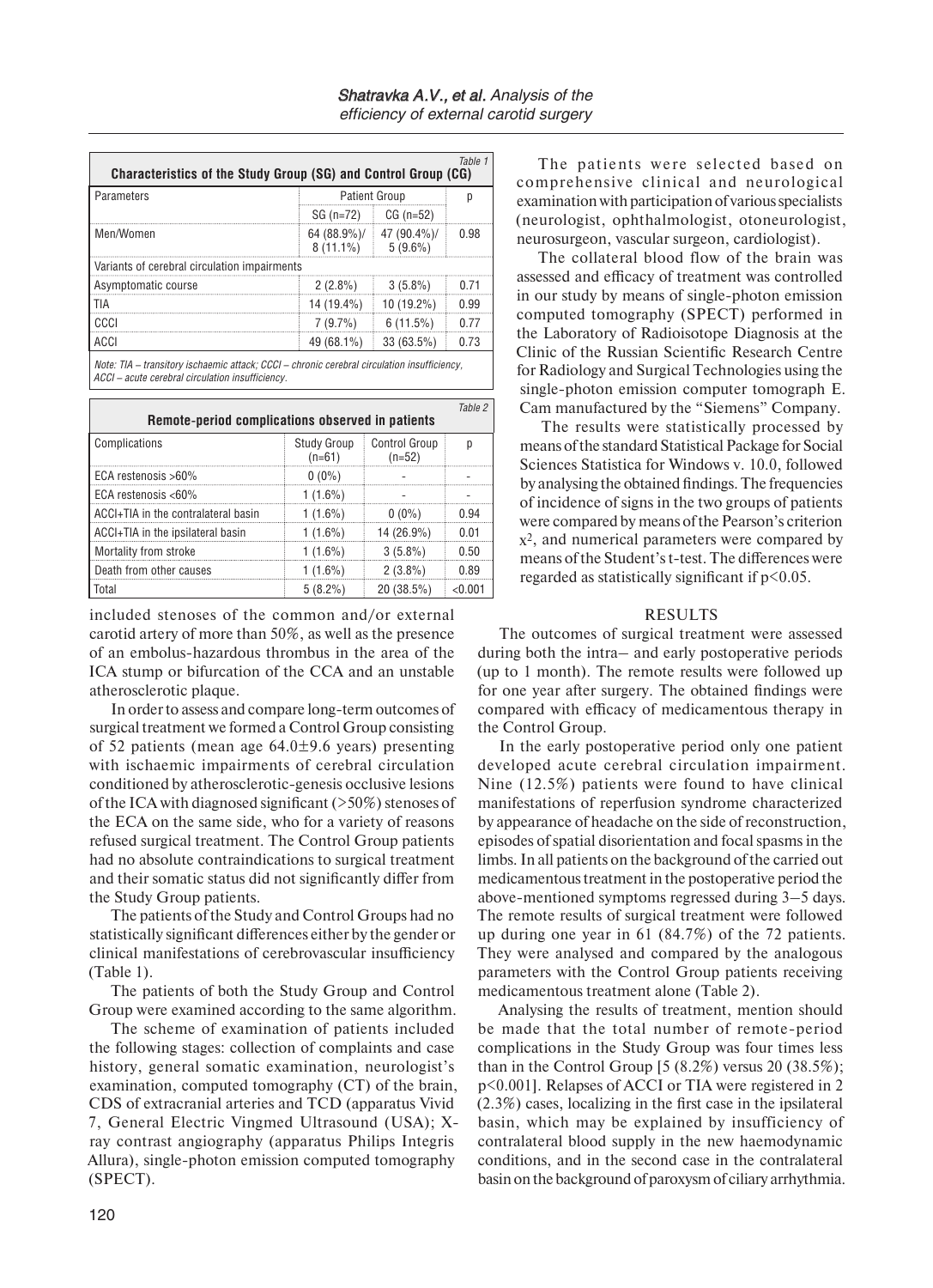The number of relapses of ACCI or TIA in the Control Group was seven times more than in the Study Group, being observed in 14 (26.9%) patients, with stroke having developed in the ipsilateral carotid basin.

Alterations in the neurological status on the background of the carried out treatment, besides CDS of the brachiocephalic arteries, were confirmed by the findings of TCD, studying the parameters of the major blood flow and cerebrovascular reactivity (CVR) in the comparative aspect with analogous parameters before prior to treatment (Table 3).

We observed a considerable increment of blood flow velocity through the MCA on the side of operation – about  $30\% - 1$  year after surgical treatment in the Study Group patients in the subgroups of patients younger than 60 years and those over 60 years of age. There was no statistically significant difference in the Control Group patients.

Taking into consideration that the absolute parameters of LBFV in the intracranial arteries are often insufficiently informative without regard to the relative parameters, all patients were subjected to functional TCD with loads in the form of hypoventilation (breath holding for 30–40 s) and hyperventilation (40–60 s), based on which we calculated the vasomotor reactivity index (Table 4).

Analyzing dynamics of the vasomotor reactivity index one year after treatment showed a considerable increment of the parameter in the Study Group and was more pronounced in patients under 60 years old. These findings suggest that carried out surgical treatment resulted in improvement of compensatory reaction of vasodilatation

and, accordingly, decreased the possibility of the development of cerebral hypoperfusion. No differences by this parameter were observed in the Control Group patients during 12 months.

No increment of the vasomotor reactivity index in the Control Group patients during 1 year despite carried out medicamentous treatment correlated with a greater number of remote-period complications in this group.

In order to determine dynamics of cerebral tissue perfusion in patients after surgical treatment, a total of twenty-two patients from the Study Group were subjected to single-photon emission computed tomography (SPECT). All these patients prior to treatment were found to have zones of focal impairments of perfusion of various severity and degree of manifestation. Of these, 2 (9%) patients were found to have extensive foci of hypoperfusion, occupying practically the whole right hemisphere in one case and the left frontoparietal area in the other. The level of regional cerebral blood flow in the zone of lesion amounted to 18 ml/min/100 g and 20 ml/min/100 g, respectively, which was regarded as nonviable tissue, with the normal level of blood flow equalling 44–55 ml/min/100 g [8].

In the remaining 20 (91%) patients, the level of regional cerebral blood flow in the zone of lesion varied from 22 to 31 ml/min/100 g  $(26.2 \pm 3.4 \text{ ml})$ min/100 g) which was regarded as zones of ischaemia. Of these, 13 (59%) patients were additionally found to have scintigraphic signs of impaired perfusion of the deep structures of the brain, as well as dilatation and deformation of the lateral ventricles of the brain.

*Table 3*

Dynamic assessment of cerebral perfusion was carried out one month after surgical treatment, with positive dynamics being observed in 13 (59%) patients: foci of hypoperfusion decreased in size and the distribution of the radiopharmaceutical (RPH) became more uniform.

The level of regional cerebral blood flow increased by  $6.2 \pm 2.4$  ml/min/100 g and amounted to  $32.5\pm3.1$  ml/min/100 g, which correlated with improved neurological picture (Fig.).

Five (23%) patients were found to have only more uniform distribution of the RPH with no alterations in the values of the regional blood flow. In four (18%) patients the scintigraphic picture remained with no dynamics.

Thus, tomoscintigraphy is a minimally invasive and reliable method of diagnosing perfusion impairment in patients with ACCI and may therefore be used not only for primary diagnosis of cerebral circulation impairments but also for

| Comparative dynamics of linear blood flow velocity (LBFV) through the middle | cerebral artery (MCA) (cm/s) in the remote period by the data of TCD |                             |                             |                 |         |
|------------------------------------------------------------------------------|----------------------------------------------------------------------|-----------------------------|-----------------------------|-----------------|---------|
| Group                                                                        |                                                                      | Before<br>treatment         | 1 year after<br>treatment   | Increment       | p       |
| <b>Study Group</b>                                                           | under 60<br>years                                                    | $37.2 + 4.5$<br>$(n=34)$    | $51.4 \pm 6.2$<br>$(n=29)$  | $15.1 \pm 2.6$  | < 0.001 |
|                                                                              | over 60<br>years                                                     | $29.3 \pm 3.4$<br>$(n=38)$  | $38.5 \pm 6.3$<br>$(n=30)$  | $97+16$         | < 0.001 |
| <b>Control Group</b>                                                         | under 60<br>years                                                    | $39.9 + 4.1$<br>$(n=24)$    | $42.2 + 4.0$<br>$(n=22)$    | $1.9 \pm 0.3$   | 0.06    |
|                                                                              | $<$ over 60<br>years                                                 | $28.4 \pm 5.1$<br>$(n=28)$  | $31.1 \pm 5.9$<br>$(n=25)$  | $2.9 \pm 0.71$  | 0.08    |
| Comparative dynamics of the vasomotor reactivity index according to the TCD  | data in the remote period on the side of lesion                      |                             |                             |                 | Table 4 |
| Group                                                                        |                                                                      | Before<br>treatment         | 1 year after<br>treatment   | Increment       | p       |
| Study Group                                                                  | under 60<br>years                                                    | $0.98 \pm 0.25$<br>$(n=34)$ | $1.64 \pm 0.39$<br>$(n=29)$ | $0.67 \pm 0.21$ | < 0.01  |
|                                                                              | above 60<br>years                                                    | $0.86 \pm 0.41$<br>$(n=38)$ | $1.48 \pm 0.62$<br>$(n=30)$ | $0.62 \pm 0.18$ | < 0.01  |

0.99±0.39 (n=24)

0.88±0.30  $(n=28)$ 

1.22±0.48 (n=22)

1.14±0.72 (n=25)

 $0.23 \pm 0.06$  0.08

 $0.23 \pm 0.03$  0.09

Control Group inder 60

L

years

above 60 years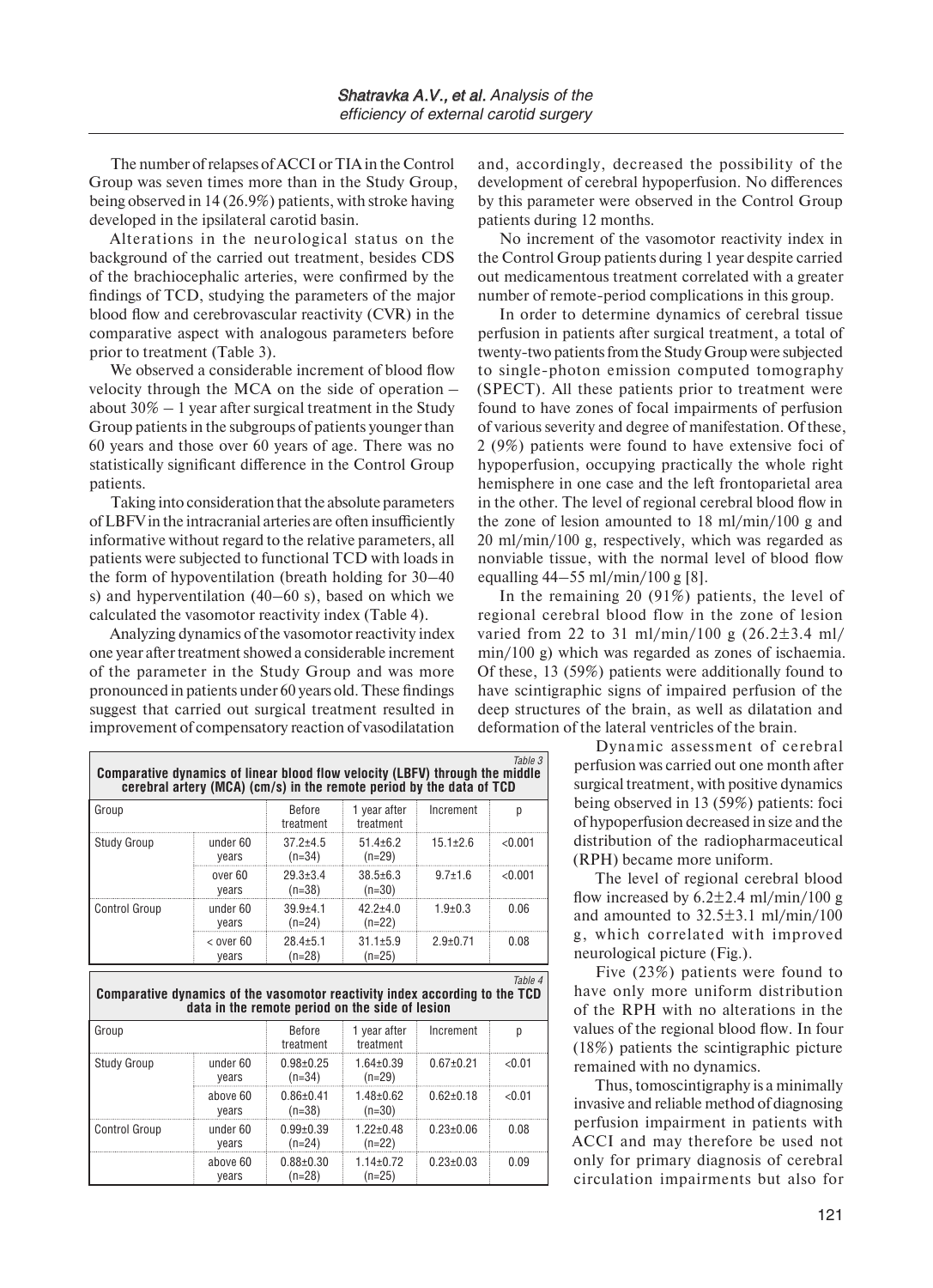

Fig. Increase of cerebral perfusion and regression of scintigraphic signs of focal ischaemia of cerebral tissue in a patient with ischaemic stroke in the right temporoparietal area before (A) and after (B) surgical treatment. Conventional designations: Red colour – normal distribution of the RPH, blue colour – zone of ischaemia.

controlling efficacy of treatment and prediction of the course of the disease.

## DISCUSSION

CDS and TCD still remain reliable, accurate, and readily available methods of assessing blood flow in brachiocephalic arteries. According to the obtained findings we observed a considerable increment of blood flow velocity through the MCA on the side of operation – about  $30\% - 1$  year after surgical treatment in the Study Group patients in the subgroup of patients both under 60 years and those older than 60 years.

Tomoscintigraphy has proved to possess a high diagnostic informative value in detection of acute and chronic impairments of cerebral circulation [6, 9, 10], and this was also confirmed in our study: all patients were found to have before treatment zones of focal impairment of perfusion of various severity and degree of manifestation. Besides diagnosis of cerebral circulation impairments, methods of tomoscintigraphy, being minimally invasive, may be widely used for objective assessment of efficacy of treatment. Thus, in the study by D.F. Cikrit, et al. [7] normalization of cerebral circulation and increase of the cerebral haemodynamic reserve, according to the findings of SPECT were observed after successfully performed carotid endarterectomy. According to our findings, endarterectomy and plasty of the external carotid artery in occlusion of the internal carotid artery yield similar results.

Clinical and haemodynamic efficiency of the operation may be related to the flowing factors:

– possibility of improving perfusion of the brain owing to endarterectomy from the common and external carotid arteries, as well as sympathectomy of the common carotid artery and internal carotid artery, which resulted in improved function of the natural collaterals;

– exclusion of probability of embolism from the zone of bifurcation of the CCA to the branches of the ECA.

Based on the findings obtained in our study the following conclusions can be made:

1. Improved cerebral perfusion on the background of surgical treatment was confirmed by the SPECT findings. 59% of patients demonstrated a decrease in hypoperfusion foci and more uniform distribution of the radiopharmaceutical as compared with the initial data.

2. Resection of the ICA with endarterectomy and plasty of the ECA in patients with occlusive lesions of internal carotid arteries promotes the improvement of collateral blood supply of the brain. According to the findings of TCD, the vasomotor reactivity index and mean blood flow velocity through the MCA in patients one

year after surgical treatment are higher than on the background of medicamentous therapy alone.

#### ЛИТЕРАТУРА/REFERENCES

- 1. *Archi J.P.Jr., Edrington R.D.* Vascular Surgery Highlights 1999–2000. Oxford: Health press. 2000; 61–68.
- 2. *Vachev A.Ya., Dmitriev O.V., Tereshina O.O., Stepanov M.Yu.* Surgical treatment of patients with occlusion of the internal carotid artery. Angiology and Vascular Surgery. 2006; 12: 3: 105–110 (in Russian).
- 3. *Karimov S.I., Sunnatov R.D., Irnazarov A.A., Alidzhanov K.K., et al.* Our experience in surgical management of patients internal carotid artery occlusion. Angiology and Vascular Surgery. 2011; 17: 3: 103–108 (in Russian).
- 4. *Parfenov V.E., Svistov D.V.* Surgical treatment of atherosclerotic lesions of arteries of the carotid basin (diagnosis, indications, contraindications, prospects. In: Collected lectures on current problems of neurosurgery. M.: Elbi. М.: Элби. 2008; 456 (in Russian).
- 5. *Aaslid R.* Transcranial Doppler Sonography. Wien-New-York: Springer. 1986; 354.
- 6. *Catafau A.M.* Brain SPECT in clinical practice. J. Nucl. Med. Pt I: Perfusion. 2001; 42: 259–271.
- 7. *Cikrit D.F., et al.* Cerebral vascular reactivity assessed with acetazolamide single photon emission computer tomography scans before and after carotid endarterectomy. Am. J. Surg. 1997; 174: 193–197.
- 8. *Kostennikov N.A.* Single photon emission computer tomography in assessment of efficacy of proton therapy in patients with arteriovenous malformations of the brain. Medical Radiology and Radiation Safety. 1997; 6: 29– 33 (in Russian).
- 9. *Kasatkin Yu.N., et al.* Clinical significance of single photon emission computer tomography in diagnosis of